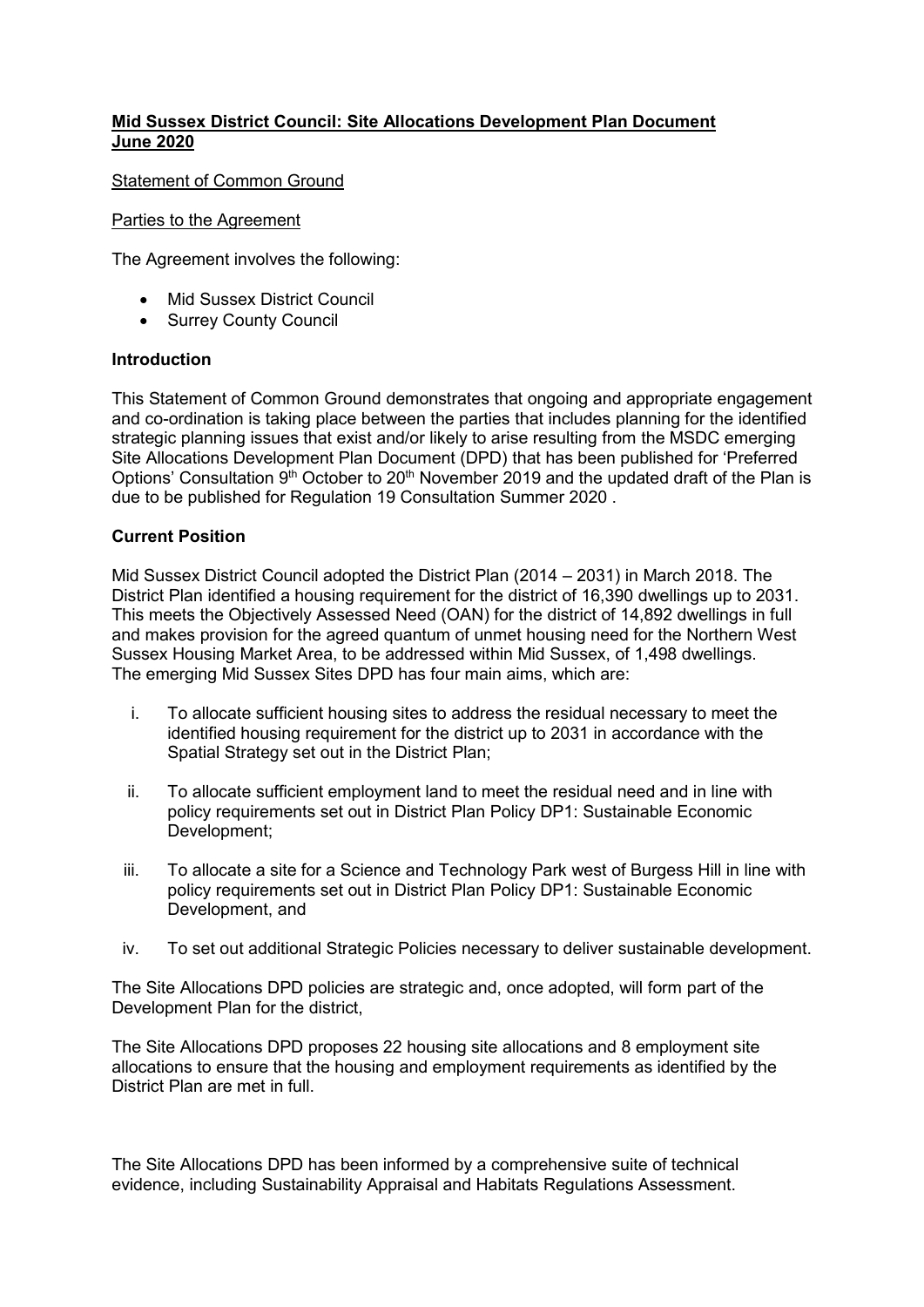# **Strategic Planning Issues**

The following strategic/ cross-boundary planning issues have been identified that relate to the Mid Sussex Site Allocations DPD and Surrey County Council:

## **1. Strategic Highway Matters**

Policy SA 35: 'Safeguarding of Land for and Delivery of Strategic Highway Improvements' of the emerging Sites DPD, identifies four junctions in proximity to the Surrey County Council border where strategic highway schemes are required to address existing highway capacity and safety issues. These are:

- A264 Corridor at Copthorne Hotel Junction
- A22 Corridor at Felbridge, Imberhorne Lane and Lingfield Junctions

The policy commits the Council to work in partnership to undertake detailed feasibility work for these junctions and to safeguard land to facilitate the delivery of these schemes and, if necessary, working in partnership with West Sussex and/or Surrey County Council, to use Compulsory Purchase Powers to enable delivery and bring forward the identified transport schemes..

The parties agree that transport schemes are required at these locations and commit to continue to work together, along with West Sussex County Council and Tandridge District Council, to progress detailed feasibility work and to assist in bringing forward schemes at these locations. These schemes are required to due **existing** capacity issues identified on the highway network at these locations and as demonstrated by the Mid Sussex Strategic Transport Assessment, are not required as a direct result of the traffic generated by the Site Allocations DPD.

It is agreed and recommended that detailed modelling of the A22/A264 corridor is undertaken to accurately assess the impacts of any junction improvement works and to determine that extent of additional improvements required and to identify the most appropriate highways solution.

## **2. Proposed Site Allocations**

The emerging Sites DPD proposes two site allocations in proximity to the Surrey County border:

- SA19: Land south of Crawley Down Road, Felbridge, and
- SA20: Land south and west of Imberhorne Upper School, Imberhorne Land, East **Grinstead**

Detailed policy requirements have been developed for the proposed allocations that are published for consultation. It is envisaged that both proposed allocations will make financial contributions to assist with delivering the strategic highway improvements as identified above along with a range of other infrastructure requirements.

The Parties will work towards agreeing these allocations do not raise any cross-boundary issues and offer an opportunity to make a positive contribution to delivering strategic infrastructure. This may be confirmed by way of an update to this Statement at a later stage.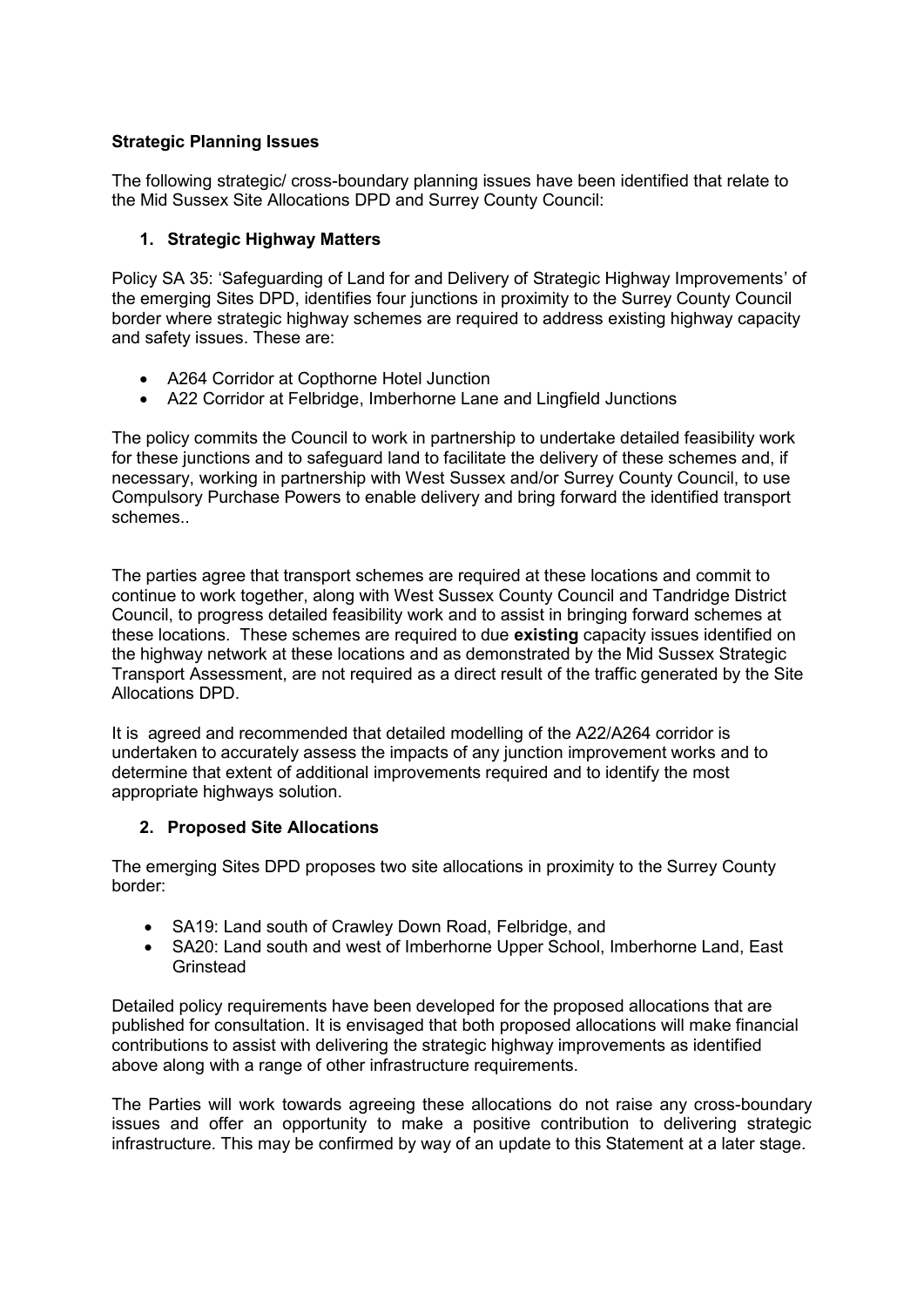With regards to SA19: Land South of Crawley Down Road, Felbridge; subject to the outcomes of appropriate detailed technical and transport assessment, Surrey County Council does not raise any objection to the highway access to this site which crosses administrative boundaries.

In relation to SA20:Land south and west of Imberhorne Upper School, Imberhorne Lane the Parties will work towards agreeing these allocations do not raise any cross-boundary issues in relation to the proposed expansion of Imberhorne Upper School created by the relation of and amalgamation with Windmill Lane (Lower School) and provision of land and financial contribution towards a (2FE) primary school and early years pre-school on site. No objection is raised regarding potential provision of either an on-site GP surgery or financial contribution to support expansion of existing local GP practices in East Grinstead to cater for increased demand.

## **Liaison**

The parties have engaged on an ongoing basis throughout the preparation of the Sites DPD with officer liaison taking place at regular intervals. Specific engagement has also taken place at key stages during preparation of the Draft Plan at 'Preferred Options' (Regulation 18) and submission Draft Plan (Regulation 19) stage.

Liaison will continue as the preparation of the Site DPD progresses to submission and examination, when this Statement of Common Ground will be updated.

#### **Governance**

For Mid Sussex, the Statement of Common Ground has been signed off by the Portfolio holder for Planning.

For Surrey County Council, the Statement of Common Ground has been signed off by Caroline Smith – Interim Planning Group Manager.

This Statement will be kept up to date during the preparation of the Site DPD. Additional Statements of Common Ground may also be prepared to support the preparation of the Surrey County Council Local Plan and Mid Sussex District Council District Plan Review.

#### **Conclusion**

Surrey County Council and Mid Sussex District Council agree that they have engaged on an ongoing basis throughout preparation of the Sites DPD and on this basis that the Duty-to-Cooperate has been met.

Surrey County Council and Mid Sussex District Council agree that there are no areas of disagreement between the parties relating to the emerging Sites DPD and to continue to work together on the areas of ongoing work discussed in this Statement of Common Ground.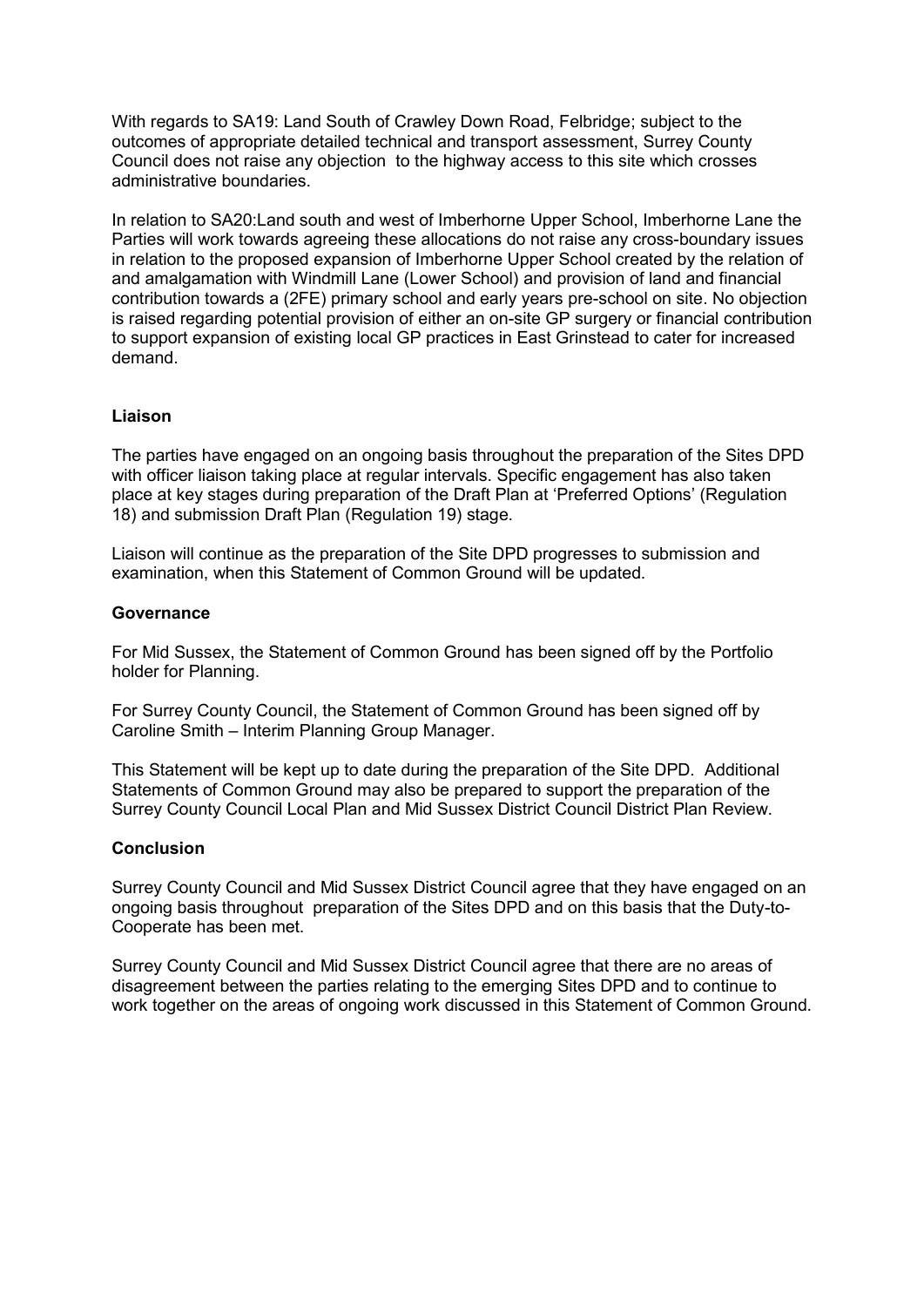| Signed               | Signed                                                                       |
|----------------------|------------------------------------------------------------------------------|
| Capeire J. Smith     | <b>Caroline Smith</b><br><b>Interim Planning Group Manager</b>               |
| OG Meillead          | Andrew Mac Naughton, Cabinet Member<br>for Planning and Economic Development |
| Dated:<br>25.06.2020 | Dated:<br>25.06.2020                                                         |